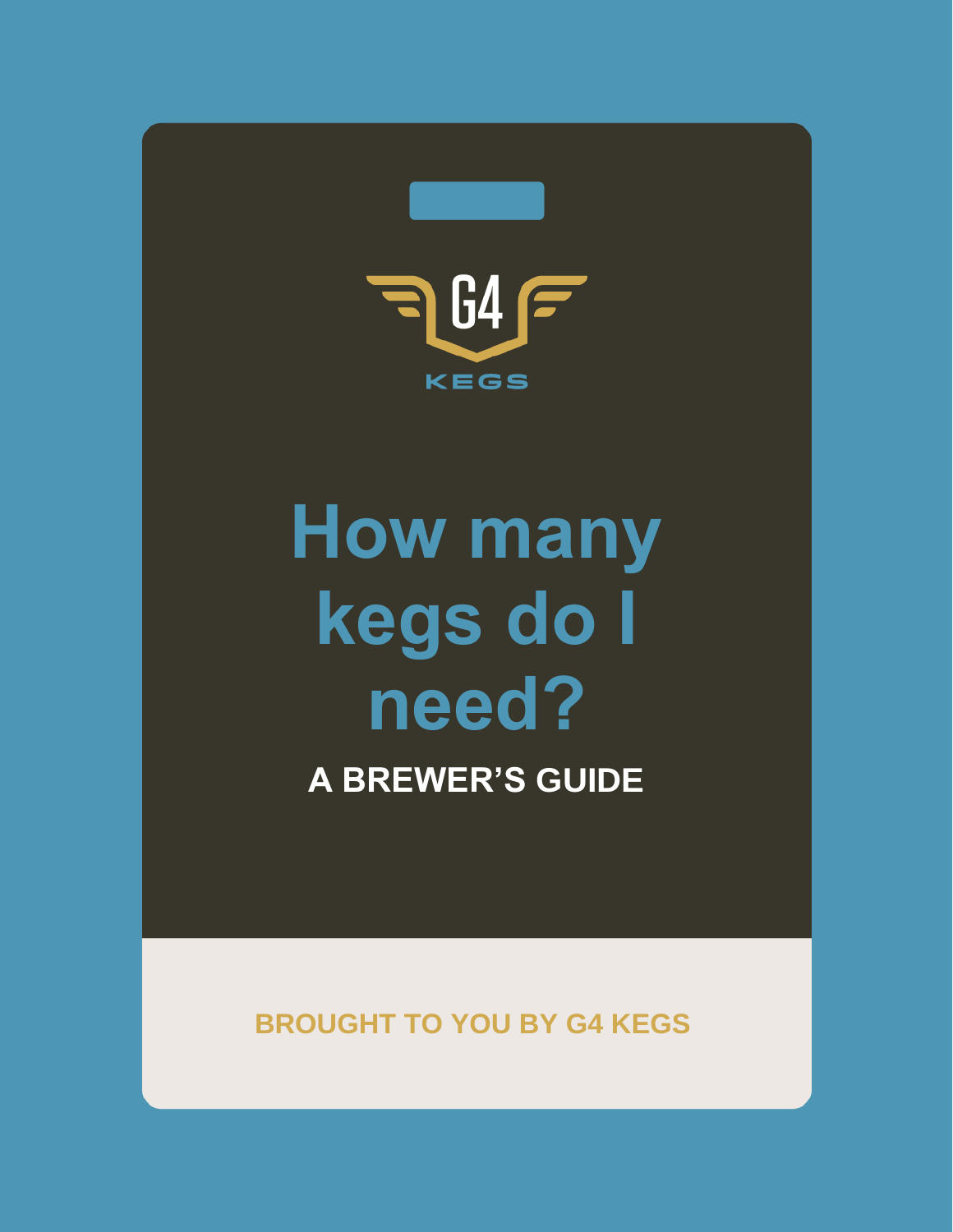# **How many kegs do I need?**

At G4 Kegs, we work with clients across the globe, with a vast and diverse set of keg requirements. One of the questions we receive most often is: *How many kegs do I need?* We've compiled some best practices to help address this fundamental topic, regardless of your business size. Fill out the worksheet below for some guidelines around building your keg fleet.

### **General Info**

#### **QUESTION # 1: HOW MANY BARRELS ARE YOU BREWING PER WEEK?**

Barrels / Week:

x 52 weeks

x % Kegged:

*\*Note: Brewery sales are seasonal. Enter the highest volume you expect to brew in your peak season.*

**= BBL Annually:** 

#### **QUESTION # 2: DO YOU PLAN TO DISTRIBUTE OR JUST SELL INHOUSE?**



#### **QUESTION # 3: WHAT PERCENTAGE OF KEGS WILL GO TO YOUR TASTING ROOM VS. DISTRIBUTION?**



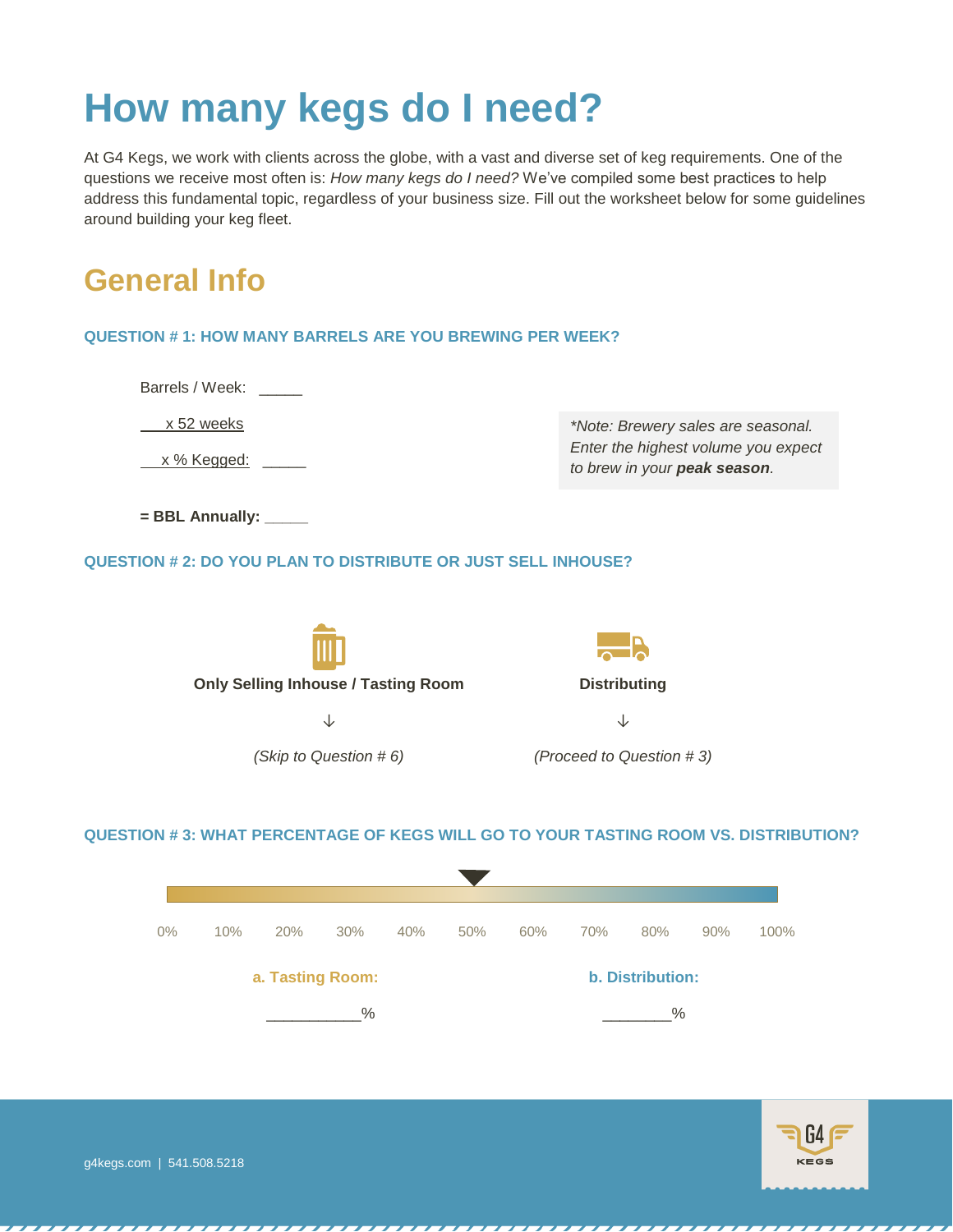### **Distribution Info**

There are several ways to plan for keg quantities when it comes to your distribution. Below, we've outlined two of these options. **Choose ONE from questions 4A and 4B based on what makes sense for your system.**

#### **QUESTION # 4A: HOW MANY ACCOUNTS / TAP HANDLES DO YOU HAVE?**

A good rule of thumb is to plan for a certain number of kegs per account / tap handle. If you are working with a distributor, plan for 7 each (1 empty at your brewery, 1 full at your brewery, 1 full at the distributor, 1 full at the bar/restaurant, 1 tapped partial at the bar/restaurant, 1 empty at the distributor, and 1 in transit). If your distributor is local, you can probably remove the one in transit and plan for 6 each, and if you are self-distributing, you can reasonably plan for 3-4 kegs each. Choose the best number based on your system in the calculation below.

Number of Accounts / Tap Handles: \_\_\_\_\_

x 3-7 ½ BBL Kegs Each

**= ½ BBL Kegs Distributed: \_\_\_\_\_**

#### **QUESTION # 4B: WHAT IS YOUR AVERAGE KEG TURNAROUND TIME?**

However, if you're just starting out you might not yet know your number of accounts / tap handles – and in other cases, some breweries might not know where all their product is heading. Therefore, another way to think about this is to consider your average keg turnaround time. For example:

- 1 week of empties at the brewery waiting to be filled
- 2 weeks held in stock at the brewery
- 1-2 weeks out in trade (depending on how quickly your accounts turn the product over)
- 1 week of empties on their way back to you

Many factors can influence this timeline – including distribution radius (instate vs. out of state), and whether you work with a distribution partner. But if this timeline is consistent with your operations, your keg turnaround time is 6 weeks – and you should expect to rotate each keg in your inventory approximately 8 times per year.



#### **QUESTION # 5: WHAT IS YOUR CURRENT KEG LOSS RATE?**

While we don't like to think about it, it's smart to plan for a certain amount of loss when it comes to kegs. If you're just starting out, a good estimate is 5% per year.

**Current Keg Loss Rate:** \_\_\_\_\_ *(If unknown, assume 5%)*

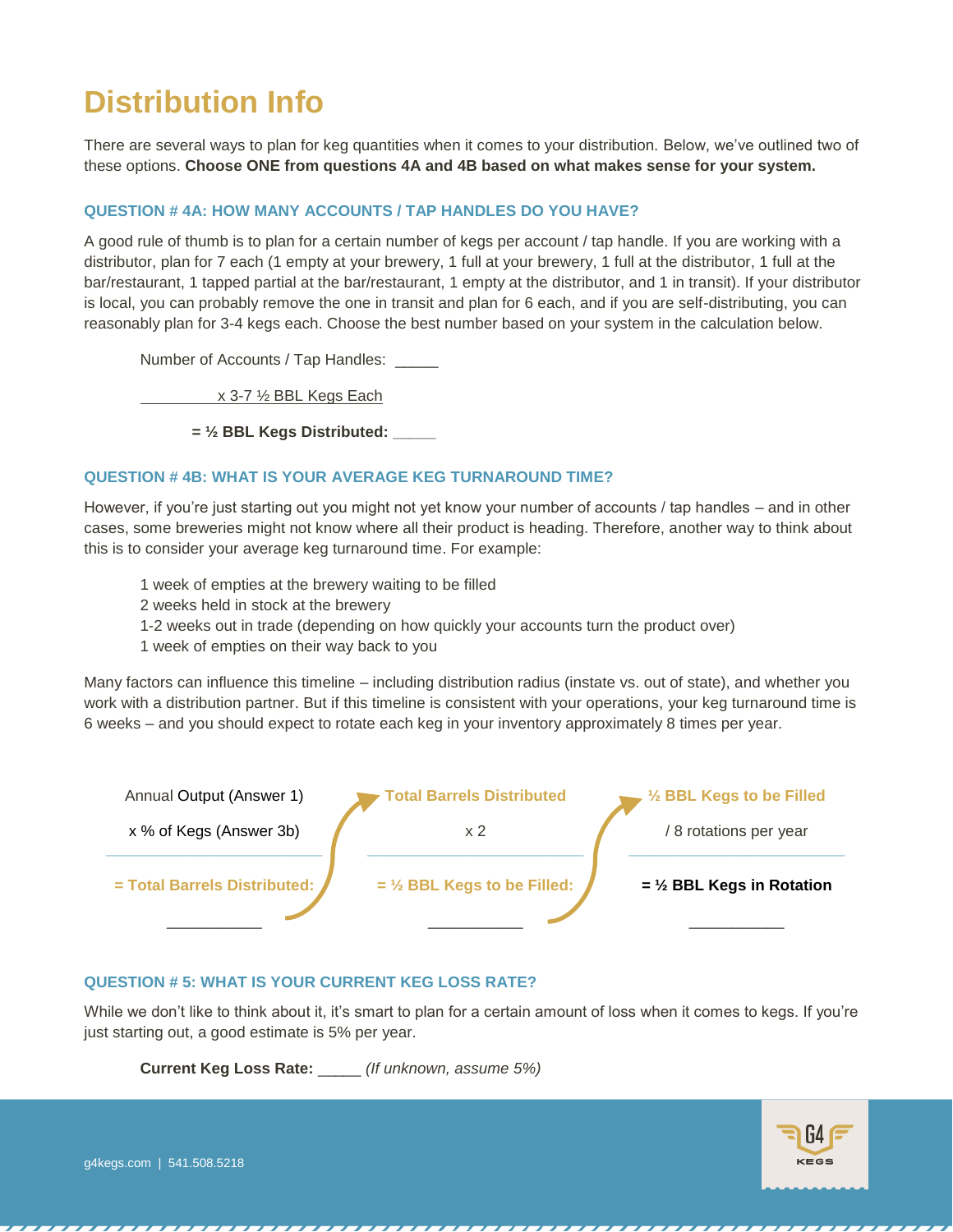### **Inhouse / Tasting Room Info**

#### **QUESTION # 6: HOW MANY BREWS DO YOU HAVE ON TAP?**

Your inhouse production takes a number of factors into consideration – including the size of your fermentors / brite tanks. However as we mentioned in Question # 4A, a good rule of thumb is still around 3-7 kegs per tap handle. Assume that you will always have at least one on tap, one in inventory, and one being cleaned / filled.

Number of Tap Handles: \_\_\_\_\_

x 3-7 ½ BBL Kegs Each

**= ½ BBL Kegs Inhouse: \_\_\_\_\_**

## **The Takeaway**

| If you chose option 4A           | If you chose option 4B           |  |
|----------------------------------|----------------------------------|--|
| 1/2 BBL Kegs Needed (Answer 4A): | 1/2 BBL Kegs Needed (Answer 4B): |  |
| x % of Kegs (Answer 3b):         | - Keg Loss Rate (Answer 5):      |  |
| - Keg Loss Rate (Answer 5):      | + Inhouse Kegs (Answer 6):       |  |
| + Inhouse Kegs (Answer 6):       |                                  |  |
|                                  |                                  |  |
|                                  |                                  |  |
| = Total Kegs Needed:             | = Total Kegs Needed:             |  |

### **Keg Sizes**

These estimates are based on a standard ½ BBL keg size, but you'll want to diversify your fleet based on your needs. For more information on ½ BBL, 50 L, 1/4 BBL, and 1/6 BBL, contact your G4 keg consultant.

### **Additional Considerations**

Of course, every business is different and there is no one-size-fits-all approach to keg supply. Other considerations that may impact your decision could be things like storage space, number of fermentors and keg washers, and keg supplier volume discounts. But this worksheet should give you a good starting point to better understand your options – and how to set your business up for success.

**Helping you proactively size your keg fleet is just one example of how we partner and serve our customers. Contact our keg consultants to place your next order or learn more about how G4 can help elevate your business. Give us a call at (541) 508-5218 or email [experts@g4kegs.com.](mailto:experts@g4kegs.com)**